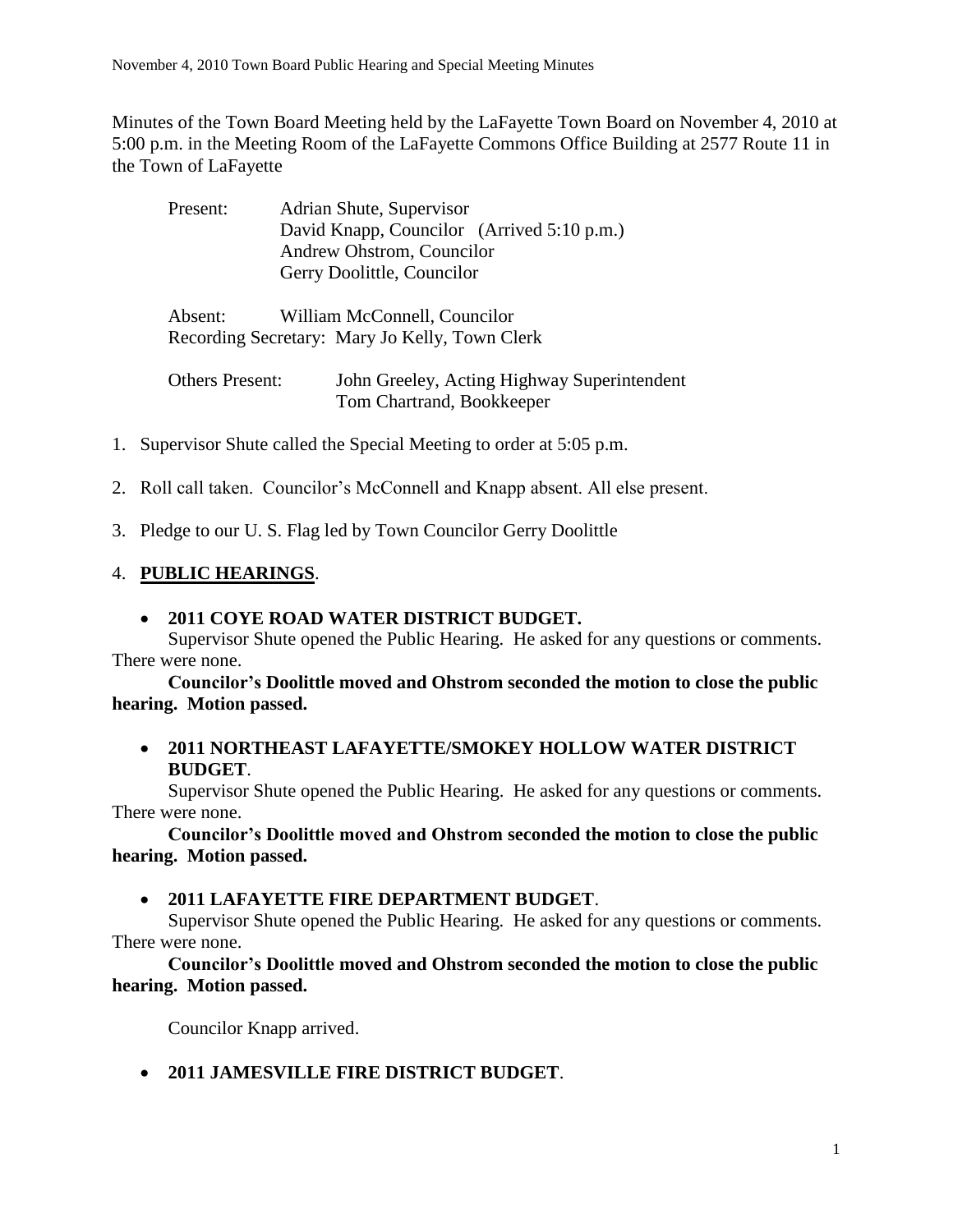Supervisor Shute opened the Public Hearing. He asked for any questions or comments. There were none.

#### **Councilor's Doolittle moved and Ohstrom seconded the motion to close the public hearing. Motion passed.**

## **2011 SOTS - Southern Onondaga County Trash District**.

Supervisor Shute opened the Public Hearing. He asked for any questions or comments. Councilor Knapp said the budget is not changing so the rates will stay the same. We will have to rebid this next year for the second half of 2012.

Supervisor Shute asked for any other questions or comments. There were none.

**Councilor's Knapp moved and Ohstrom seconded the motion to close the public hearing. Motion passed.**

# **2011 WEST SHORE MANOR LIGHTING DISTRICT**.

Supervisor Shute opened the Public Hearing. He asked for any questions or comments. There were none.

**Councilor's Doolittle moved and Ohstrom seconded the motion to close the public hearing. Motion passed.**

# **TOWN 2011 BUDGET**.

Supervisor Shute opened the public hearing. He asked for any questions or comments. Tom Chartrand said he made all the changes the Board requested. It remains at a 14 cent per thousand decrease.

Councilor Ohstrom asked what happens if we get more in sales tax than what we budgeted.

Tom Chartrand said we just move it into the Tax Stabilization Account. Councilor Knapp asked what if it's smaller.

Tom Chartrand said you would still just put that amount into the Tax Stabilization Account. There would be no problem unless it is smaller than one tenth of what we budgeted. Health insurance has gone up but he budgeted for it.

Councilor Doolittle said if the town hires more people, we would have to add more money into this line.

Tom Chartrand said we do keep a Contingency Line in the budget for things such as this.

Councilor Ohstrom asked if there is anything we should be doing before the close of business this year.

Tom Chartrand said he will look into this and let the Town Board know by the next meeting what the budget looks like for this year. If we don't spend it, it rolls forward to reduce taxes in the 2012 budget.

Supervisor Shute asked if there were any other questions or comments. There were none. **Councilor's Doolittle moved and Knapp seconded the motion to close the Public** 

### **Hearing. Motion passed.**

Supervisor Shute opened the Special Town Board Meeting.

**Councilor's Doolittle moved and Ohstrom seconded the motion to accept the following 2011 Budgets:**